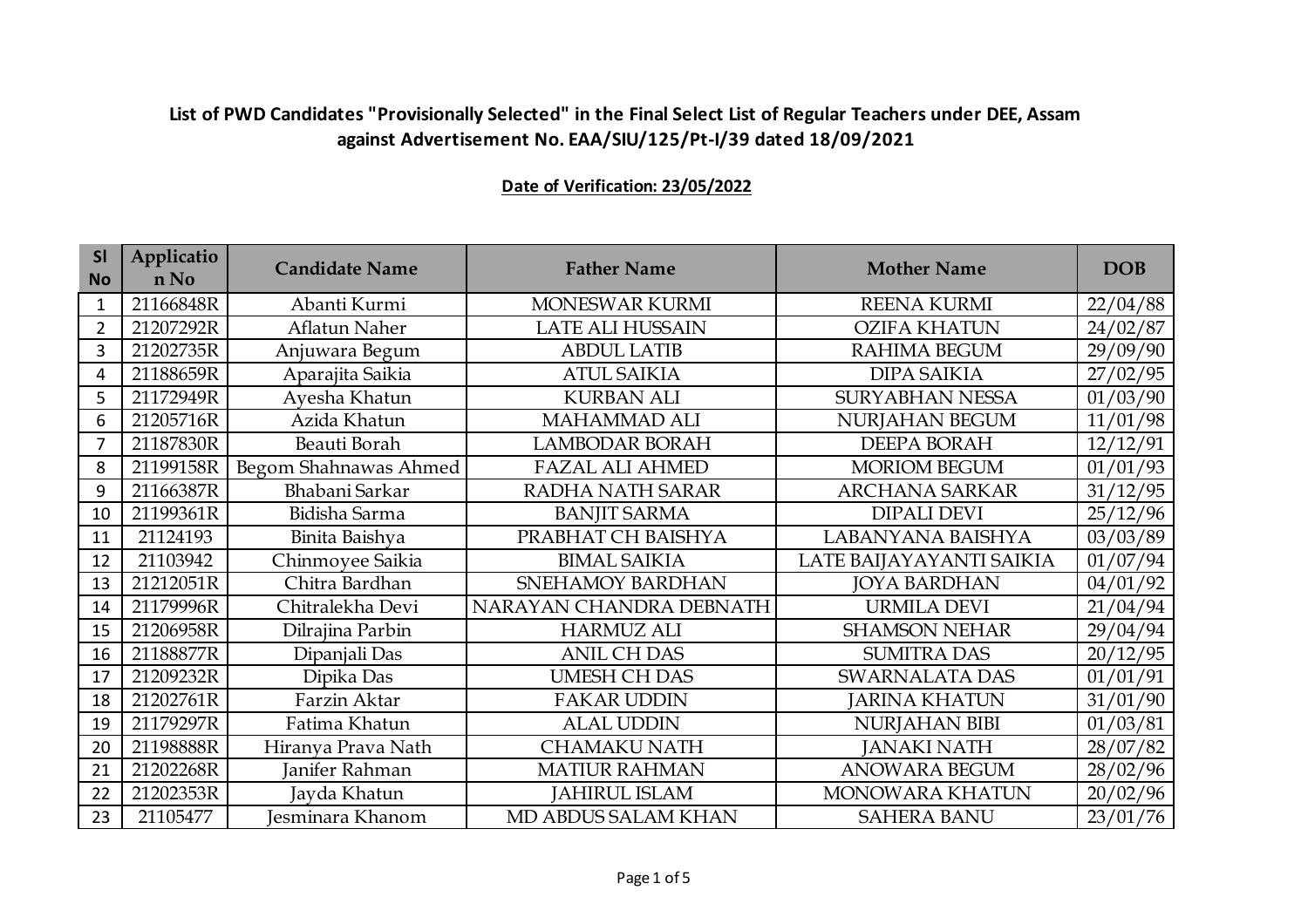| <b>SI</b><br><b>No</b> | Applicatio<br>n No | <b>Candidate Name</b>            | <b>Father Name</b>           | <b>Mother Name</b>           | <b>DOB</b> |
|------------------------|--------------------|----------------------------------|------------------------------|------------------------------|------------|
| 24                     | 21165010R          | Jutika Saikia                    | <b>JAGAT SAIKIA</b>          | <b>RENU SAIKIA</b>           | 31/08/91   |
| 25                     | 21170242R          | Jyotirekha Payeng                | <b>GANESH PAYENG</b>         | <b>BUDHESWARI PAYENG</b>     | 30/12/94   |
| 26                     | 21171988R          | Kalpana Deka                     | <b>NRIPEN DEKA</b>           | <b>RENU DEKA</b>             | 01/04/83   |
| 27                     | 21170286R          | Karishma Devi                    | <b>UPEN NATH</b>             | <b>MANALISHA DEVI</b>        | 31/01/95   |
| 28                     | 21126109           | Labanya Senapati                 | LATE KAMALESWAR SENAPATI     | RENUMAI SENAPATI             | 05/09/87   |
| 29                     | 21181602R          | Lilima Khatun                    | MD ABDUL KHALEQUE            | <b>ZILAMON KHATUN</b>        | 02/12/82   |
| 30                     | 21180187R          | Madhuparna Chakraborty           | HARIDAS CHAKRABORTY          | LATE MUKTI CHAKRABORTY       | 24/10/93   |
| 31                     | 21165915R          | Madhusmita Kalita                | ATUL CHANDRA KALITA          | <b>DIPTI KALITA</b>          | 03/01/93   |
| 32                     | 21174248R          | Mamoni Saha                      | KRISHNA KANTA SAHA           | LAXMI RANI SAHA              | 14/03/96   |
| 33                     | 21185061R          | Mamu Moni Phukan                 | MOHENDRA NATH PHUKAN         | <b>NONI BALA PHUKAN</b>      | 08/02/84   |
| 34                     | 21154217           | Mamumoni Phukan                  | MOHENDRA NATH PHUKAN         | <b>NONI BALA PHUKAN</b>      | 08/02/84   |
| 35                     | 21165865R          | Manika Devi                      | <b>HEMA KANTA NATH</b>       | <b>NILIMA DEVI</b>           | 24/10/74   |
| 36                     | 21173233R          | Manima Kalita                    | <b>SANATAN KALITA</b>        | <b>DIPALI KALITA</b>         | 05/06/95   |
| 37                     | 21207657R          | Manjuwara Khanam                 | <b>ABDUL JABBAR KHAN</b>     | <b>KADBANU BEGUM</b>         | 02/02/88   |
| 38                     | 21209140R          | Mazeda Khatun                    | <b>KHODA BAKS</b>            | <b>ARCHENA KHATUN</b>        | 19/06/84   |
| 39                     | 21185399R          | Minu Prabha Kalita               | <b>BANGSHI DHAR KALITA</b>   | <b>JAYMATI KALITA</b>        | 30/12/83   |
| 40                     | 21198931R          | Mohsina Parveen                  | <b>HABIBUR RAHMAN</b>        | <b>REZIA KHATUN</b>          | 28/02/96   |
| 41                     |                    | 21210251R Monowara Begom Mazumde | MONIR UDDIN MAZUMDER         | <b>AYARUN NESSA MAZUMDER</b> | 08/09/96   |
| 42                     | 21187211R          | Mufaida Sultana                  | <b>ABDUL KADIR CHOUDHURY</b> | <b>JAIBUN NESSA</b>          | 25/01/94   |
| 43                     | 21209388R          | Nabanita Devi                    | <b>RANJITDEV NATH</b>        | <b>PUTULI DEVI</b>           | 12/06/95   |
| 44                     | 21209452R          | Nadira Begum                     | <b>ABDUS SHAHID</b>          | <b>JUBEDA KHATUN</b>         | 01/10/80   |
| 45                     | 21201865R          | Najima Khatun                    | <b>ABUL KASHEM KABIR</b>     | <b>ANUWARA BEGUM</b>         | 31/12/84   |
| 46                     | 21194496R          | Namita Barman                    | <b>NARIN BARMAN</b>          | <b>BINA PANI BARMAN</b>      | 01/11/84   |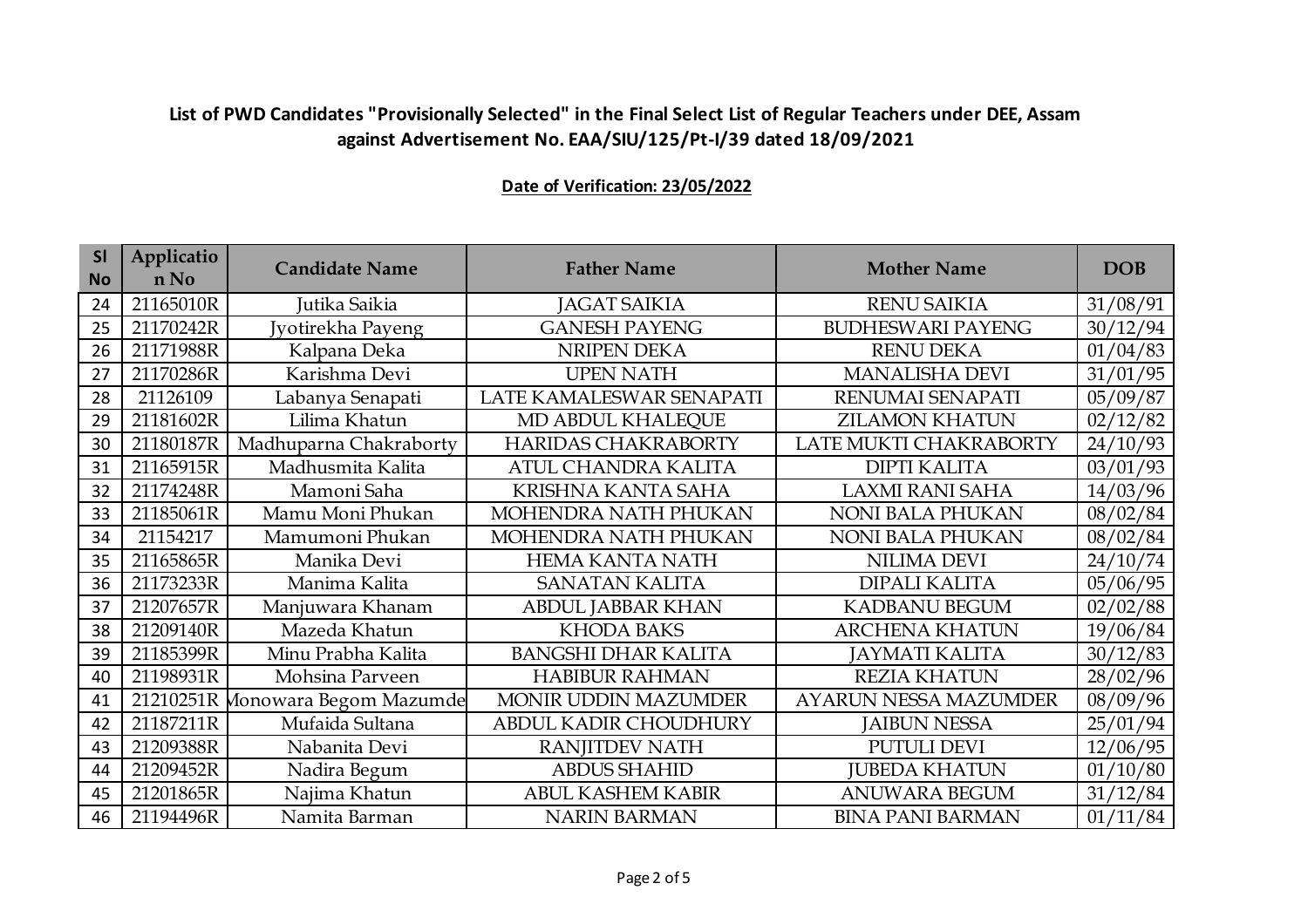| <b>SI</b><br><b>No</b> | Applicatio<br>n No | <b>Candidate Name</b>  | <b>Father Name</b>        | <b>Mother Name</b>      | <b>DOB</b> |
|------------------------|--------------------|------------------------|---------------------------|-------------------------|------------|
| 47                     | 21182549R          | Neelamshree Nath       | THIRESWAR NATH            | KUNUMANI NATH           | 02/09/96   |
| 48                     | 21186333R          | Nibedita Sarma         | SONESWAR SARMA            | <b>URMILA DEVI</b>      | 01/03/83   |
| 49                     | 21185836R          | Nirmala Singha         | LT SURJYA KANTA SINGHA    | LT KHEMESWARI RAY       | 22/09/76   |
| 50                     | 21185011R          | Nur Afruza Begum       | <b>BANIZ UDDIN MIRDHA</b> | <b>SHALEHA KHATUN</b>   | 30/10/84   |
| 51                     | 21172963R          | Nurema Khatun          | <b>LEDU MIYAN</b>         | <b>SAMIRON BEGUM</b>    | 31/01/95   |
| 52                     | 21200771R          | Onjuma Begum           | MD OMAR ALI               | <b>REENA BEGUM</b>      | 21/06/85   |
| 53                     | 21175793R          | Pankaja Das            | <b>DINA NATH DAS</b>      | <b>NIRALA DAS</b>       | 14/04/85   |
| 54                     | 21155287           | Pompi Devi             | <b>GULAP BORDOLOI</b>     | <b>BONTI DEVI</b>       | 27/02/88   |
| 55                     | 21130430           | Putuli Deka            | LATE NIRANJAN DEKA        | PURNIMA DEKA            | 01/02/79   |
| 56                     | 21187346R          | Rabia Ahmed            | <b>ABDUS SAMAD AHMED</b>  | <b>ANOWARA BEGUM</b>    | 30/10/77   |
| 57                     | 21189341R          | Rabia Begum            | <b>ABDUL MALEK</b>        | <b>BIBI HOWA KHATUN</b> | 04/01/90   |
| 58                     | 21193227R          | Rahima Khatun Siddique | ABU BAKKAR SIDDIQUE       | <b>KASHEMA KHATUN</b>   | 02/09/84   |
| 59                     | 21168167R          | Rahima Khatun          | <b>ABDUL MALEQUE</b>      | <b>JOYMON NESSA</b>     | 30/10/80   |
| 60                     | 21204321R          | Rajashree Kalita       | PRADIP KALITA             | <b>ARPANA KALITA</b>    | 28/04/91   |
| 61                     | 21117516           | Rashmi Rekha Gogoi     | LATE KHIRO GOGOI          | LATE MUHILA GOGOI       | 01/08/84   |
| 62                     | 21113878           | Rebati Tayung          | <b>DURGESWAR TAYUNG</b>   | <b>BIYAWATI TAYUNG</b>  | 28/03/80   |
| 63                     | 21173135R          | Rimpimoni Borah        | POBIN BORAH               | <b>BONTI BORAH</b>      | 14/03/98   |
| 64                     | 21177219R          | Rocksana Khatun        | <b>AMZAD ALI</b>          | <b>HAPPY BEGUM</b>      | 18/08/87   |
| 65                     | 21210621R          | Roshmina Khatun        | <b>ABU HAYAT</b>          | <b>DEREJA KHATUN</b>    | 01/01/95   |
| 66                     | 21106603           | Rubiya Begum Laskar    | MOINUL HOQUE LASKAR       | MONOWARA BEGUM LASKAR   | 13/02/90   |
| 67                     | 21179970R          | Sagarika Bhattacharyya | DEBENDRA BHATTACHARYYA    | DIPTI BHATTACHARYYA     | 17/03/98   |
| 68                     | 21173917R          | Sahnaz Begum           | <b>ABDUL QUDDUS</b>       | <b>ASIA BEGUM</b>       | 31/12/90   |
| 69                     | 21181905R          | Santana Laskar         | <b>KOLEN LASKAR</b>       | ARATI LASKAR            | 31/12/76   |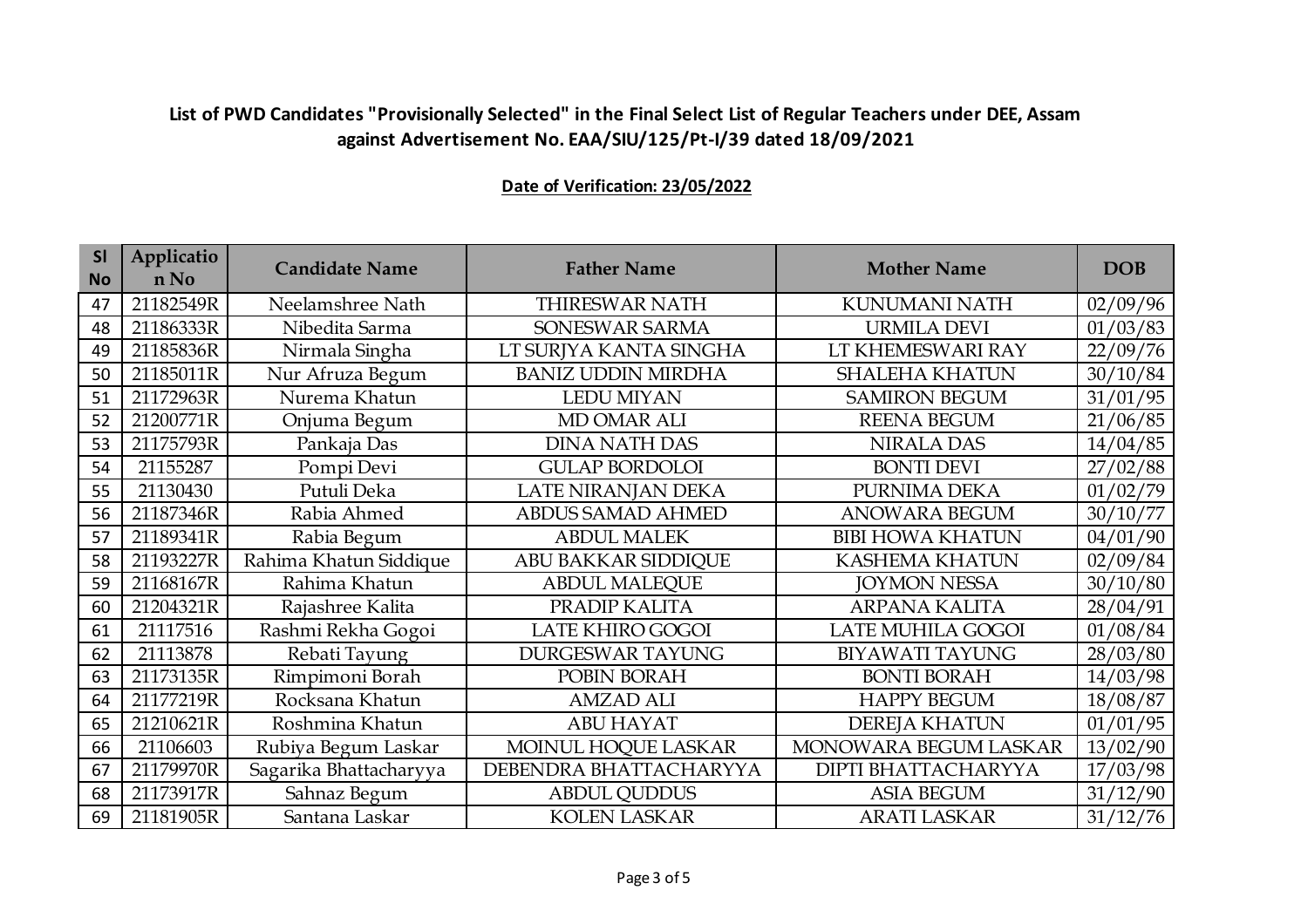| <b>SI</b><br><b>No</b> | Applicatio<br>n No | <b>Candidate Name</b> | <b>Father Name</b>          | <b>Mother Name</b>      | <b>DOB</b> |
|------------------------|--------------------|-----------------------|-----------------------------|-------------------------|------------|
| 70                     | 21110458           | Saru Moni Medhi       | MULUKA MEDHI                | SUNESWARI MEDHI         | 01/03/76   |
| 71                     | 21188104R          | Shrabani Paul         | NITESH CHANDRA PAUL         | <b>SABITA PAUL</b>      | 17/07/92   |
| 72                     | 21185244R          | Sima Malakar          | ACHIN CHANDRA MALAKAR       | <b>BINA MALAKAR</b>     | 01/03/91   |
| 73                     | 21121877           | Simi Ozah             | <b>JOGESWAR OZAH</b>        | <b>JOGA OZAH</b>        | 27/09/88   |
| 74                     | 21192450R          | Sofika Parbin         | <b>SOKER UDDIN KHAN</b>     | <b>HAFIJA KHATUN</b>    | 04/05/96   |
| 75                     | 21168737R          | Sumi Bhuyan           | <b>CHANDRA KANTA BHUYAN</b> | MINU BHUYAN             | 01/02/96   |
| 76                     | 21194883R          | Sunu Begum            | <b>TAYAB ALI</b>            | <b>SALEHA BEGUM</b>     | 01/07/86   |
| 77                     | 21182260R          | Taslima Ahmed         | <b>ABU TALEB</b>            | RABEYA KHATUN           | 11/03/84   |
| 78                     | 21184908R          | Tutumoni Bordoloi     | <b>BIPUL BORDOLOI</b>       | SOBITA BORDOLOI         | 19/05/96   |
| 79                     | 21191766R          | <b>Tuwel Basak</b>    | <b>TAPAN BASAK</b>          | <b>ANJANA BASAK</b>     | 17/05/98   |
| 80                     | 21108423           | Bulbuli Rabha         | PRAFULLA RABHA              | <b>BRINDABATI RABHA</b> | 13/10/91   |
| 81                     | 21186870R          | Delowara Parvin       | <b>ABDUL JOLIL</b>          | NOORJAHAN NESSA         | 31/12/88   |
| 82                     | 21189701R          | Farida Khatun         | <b>FULU UDDIN</b>           | <b>JEHARBI NESSA</b>    | 19/02/94   |
| 83                     | 21208934R          | Lutfa Hassan          | <b>HASSAN ALI</b>           | <b>RAHIMA KHATUN</b>    | 01/03/83   |
| 84                     | 21185194R          | Monjuwara Begum       | LT AHMED ALI FAKIR          | LT SABEDA KHATUN        | 31/12/84   |
| 85                     | 21176686R          | Pinki Borah           | <b>UTTAM BORAH</b>          | <b>RANJU BORAH</b>      | 28/08/93   |
| 86                     | 21104540           | Abdul Hamid           | <b>GOLAM HUSSAIN</b>        | <b>HAMIDA KHATUN</b>    | 01/11/80   |
| 87                     | 21198807R          | Abdul Jalil           | <b>AMZED ALI</b>            | PIYARJAN BIBI           | 01/05/92   |
| 88                     | 21124351           | Abdul Alim Sarkar     | <b>NUR HOSSAIN SARKAR</b>   | <b>AYESHA BIBI</b>      | 29/06/78   |
| 89                     | 21204430R          | Abdul Gofur Sheikh    | MD MUJAFFOR ALI SK          | <b>RUPJAN NESSA</b>     | 14/11/74   |
| 90                     | 21170632R          | Abdul Latif Khan      | <b>MARTUZ ALI KHAN</b>      | <b>LAILY KHATUN</b>     | 03/03/83   |
| 91                     | 21119982           | Abdul Latif           | <b>HASAR ALI</b>            | <b>FULSAN BIBI</b>      | 14/12/76   |
| 92                     | 21193526R          | Abdul Mazid           | <b>SAHIJUL HOQUE</b>        | <b>HAJRA KHATUN</b>     | 01/01/90   |